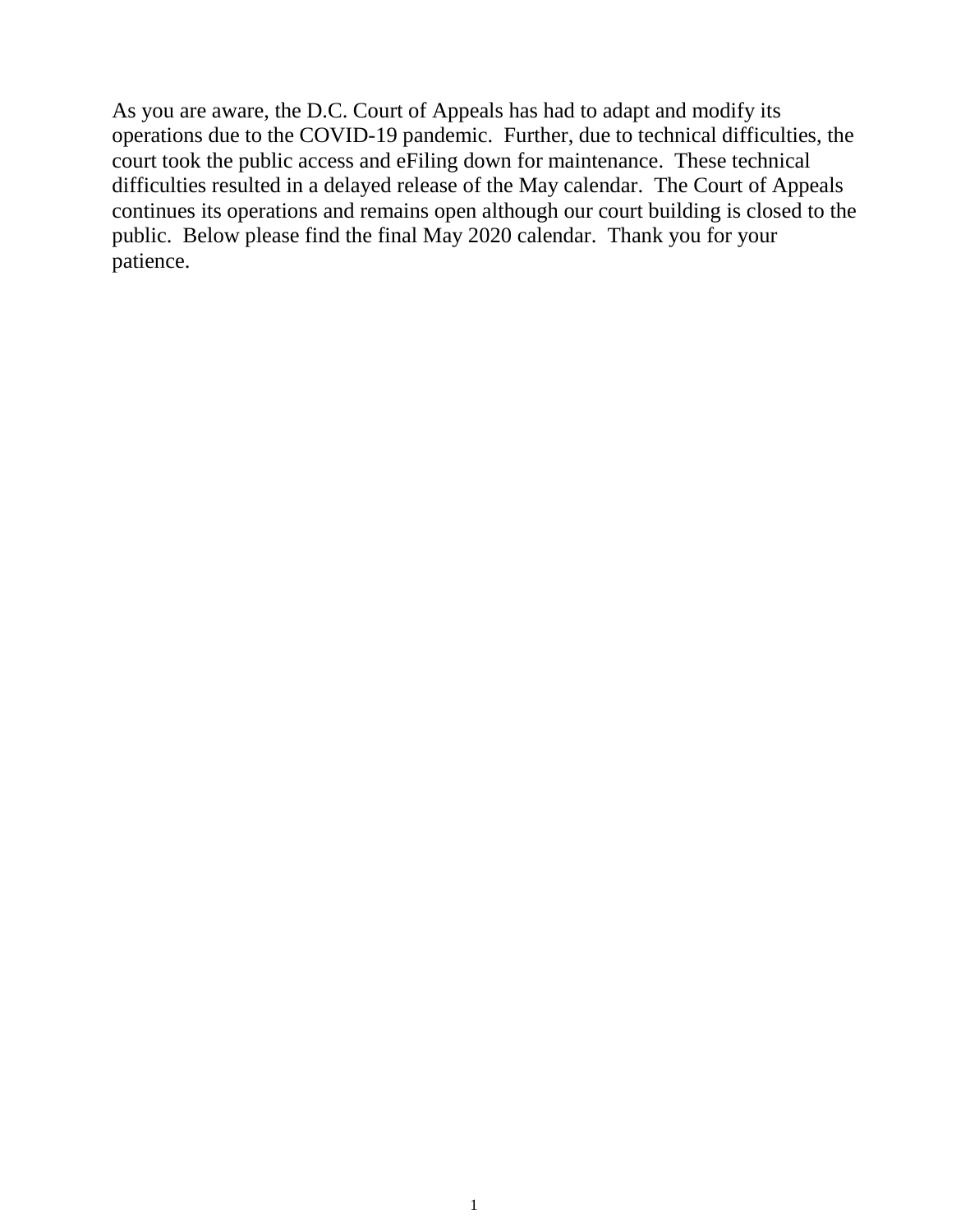## DISTRICT OF COLUMBIA COURT OF APPEALS

### **SUMMARY CALENDAR**

## Tuesday, May 05, 2020 2:00 PM

| No. | 19-CM-0216 | <b>GASTON DEBEARN V. UNITED STATES</b>               |
|-----|------------|------------------------------------------------------|
|     |            | Jenifer Wicks, Esquire                               |
|     |            | Matthew Covert, Esquire                              |
| No. | 18-PR-1234 | <u>IN RE: ESTATE OF ROY E. BRANSON; ELIZABETH</u>    |
|     |            | HUGHES, APPELLANT.                                   |
| No. | 18-PR-1370 | IN RE: ESTATE OF ROY E. BRANSON; ELIZABETH           |
|     |            | HUGHES, APPELLANT.                                   |
|     |            | Elizabeth Hughes, Esquire                            |
|     |            | Caitlin C. Grant, Esquire                            |
|     |            |                                                      |
| No. | 19-CV-0093 | THEODORE PINDELL V. AUDREY V. JONES                  |
| No. | 19-CV-0596 | THEORDORE PINDELL V. AUDREY V. JONES                 |
|     |            | Theordore Pindell, Pro Se                            |
|     |            | S. Ricardo Narvaiz, Esquire                          |
|     |            |                                                      |
| No. | 18-CM-0995 | VINCENT E. WILSON V. UNITED STATES                   |
|     |            | Michelle L. Lockard, Esquire                         |
|     |            | Mark Hobel, Esquire                                  |
|     |            |                                                      |
| No. | 19-CV-0622 | PEZHMAN TABATABAI V. DISTRICT OF COLUMBIA, ET<br>AL. |
|     |            | Pezhman Tabatabai, Pro Se                            |
|     |            | Lucy E. Pittman, Esquire                             |
|     |            | Dawn Singleton, Esquire                              |
|     |            |                                                      |
| No. | 19-CF-0505 | FREDERICK A. PRICE V. UNITED STATES                  |
|     |            | Donna L. Biderman, Esquire                           |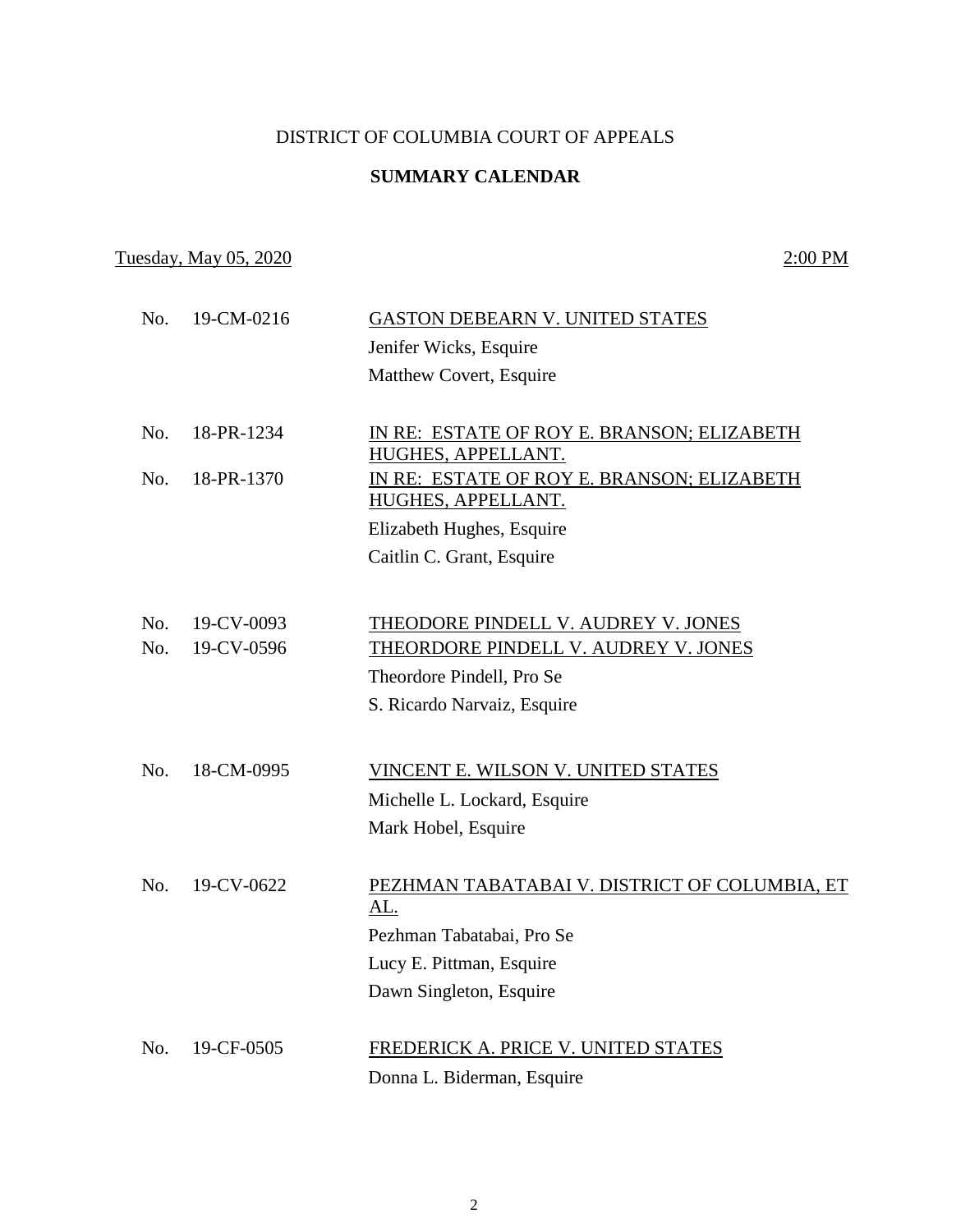# Bryan H. Han, Esquire

## Wednesday, May  $06, 2020$  2:00 PM

| COY MCKINNEY, ET AL V. D.C. ZONING COMMISSION                      |
|--------------------------------------------------------------------|
| Renee Ater, Pro Se                                                 |
| Linda Brown, Pro Se                                                |
| Adom Cooper, Pro Se                                                |
| Coy McKinney, Pro Se                                               |
| Pamela McKinney, Pro Se                                            |
| Alexis Wnuk, Pro Se                                                |
| Philip T. Evans, Esquire                                           |
| SEKETHA MOSLEY V. D.C. DEPARTMENT OF<br><b>EMPLOYMENT SERVICES</b> |
| David J. Kapson, Esquire                                           |
| John P Rufe, Esquire                                               |
| MARK D. GRIMES V. UNITED STATES                                    |
| Anna B. Scanlon, Esquire                                           |
| Ethan L. Carroll, Esquire                                          |
|                                                                    |
| ROBERT R. JOHNSON V. UNITED STATES                                 |
| Anna B. Scanlon, Esquire                                           |
| David P. Saybolt, Esquire                                          |
| NINA MONIQUE CRANE V. UNITED STATES                                |
| Denise D. Green, Esquire                                           |
| Eric Hansford, Esquire                                             |
| TIMOTHY O. BANDY V. UNITED STATES                                  |
| Geneva G. Vanderhorst, Esquire                                     |
| Allessandra Stewart, Esquire                                       |
|                                                                    |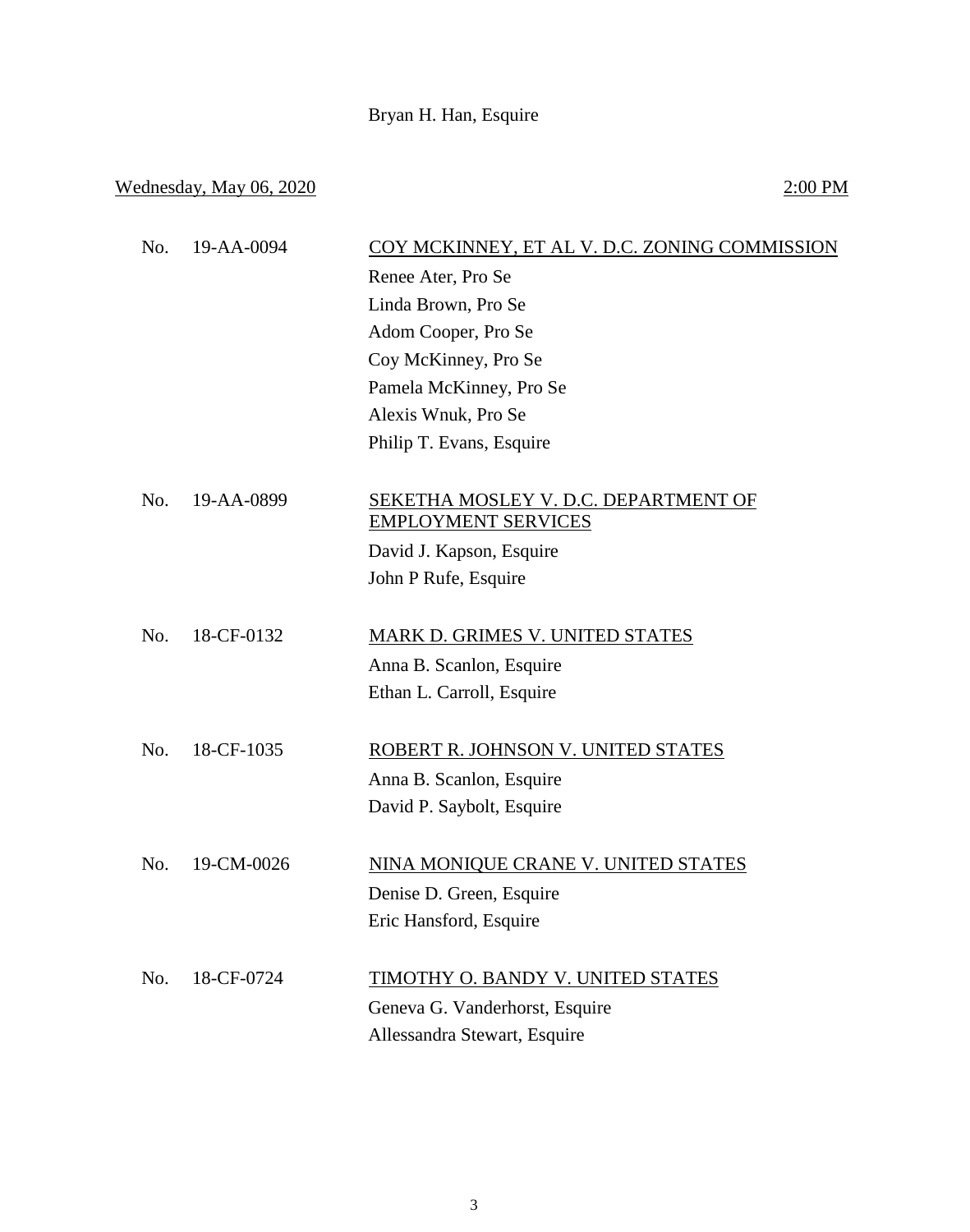|  | 2:00 PM |
|--|---------|
|  |         |

| No. | 19-CF-0462 | RASHAD ELLISON V. UNITED STATES                                     |
|-----|------------|---------------------------------------------------------------------|
|     |            | Richard A. Seligman, Esquire                                        |
|     |            | Steven B. Snyder, Esquire                                           |
| No. | 19-FM-0780 | <b>MARCUS JAMAL DAVIS V. DEBBY-ANN LUCY</b><br><b>NAIPAUL</b>       |
|     |            | Marcus Jamal Davis, Pro Se                                          |
|     |            | Debby-Ann Lucy Naipaul, Pro Se                                      |
| No. | 19-PR-0621 | IN RE: JOHN CARELTON HAYDEN; JACQUELINE<br>GREEN HAYDEN, APPELLANT. |
|     |            | Roy Carleton Howell, Esquire                                        |
|     |            | John H. Clarke, Esquire                                             |
|     |            |                                                                     |
| No. | 18-CV-0546 | DAHNA CHANDLER V. DELROY WALTERS                                    |
|     |            | Dahna Chandler, Pro Se                                              |
|     |            | Delroy Walters, Pro Se                                              |
| No. | 19-CV-0740 | ERROLL D. BROWN V. BEST FRANCHISE TWO, LLC, ET<br><u>AL.</u>        |
|     |            | Reshad Favors, Esquire                                              |
|     |            | Laina Lopez, Esquire                                                |
| No. | 18-CV-0539 | TINA M. BYNUM V. KMA ASSOCIATES, INC.                               |
|     |            | James Moody, Esquire                                                |
|     |            | Amy L. Leone, Esquire                                               |
|     |            |                                                                     |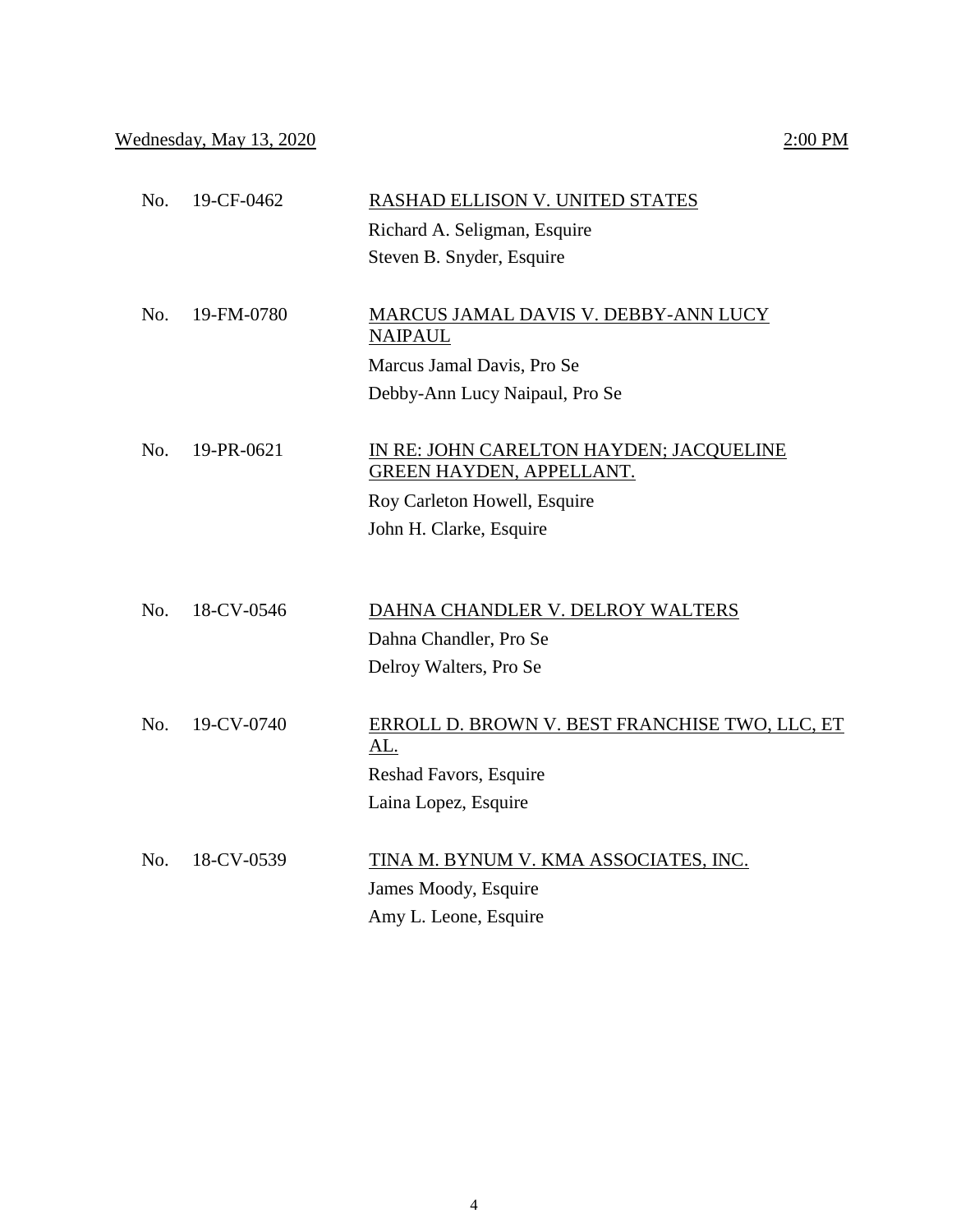| No. | 19-FS-0833            | IN RE: E.M.; K.M., APPELLANT.                 |
|-----|-----------------------|-----------------------------------------------|
| No. | 19-FS-0834            | IN RE: L.B.; K.M., APPELLANT.                 |
| No. | 19-FS-0835            | IN RE: D.M.; K.M., APPELLANT.                 |
| No. | 19-FS-0836            | IN RE: H.M.; K.M., APPELLANT.                 |
|     |                       | Allison Bauer, Esquire                        |
|     |                       | David J. Stark, Esquire                       |
| No. | 19-CV-0770            | CHRISTOPHER HARRISON, ET AL V. GLORIA BURGESS |
|     |                       | Vanessa Carpenter Lourie, Esquire             |
|     |                       | Lauren M. Azebu, Esquire                      |
| No. | 19-CM-0099            | WILLIAM DEREK ANDERSON V. UNITED STATES       |
|     |                       | Aaron Page, Esquire                           |
|     |                       | John P. Mannarino, Esquire                    |
| No. | 18-CM-1303            | CHARRONE L. DOZIER V. UNITED STATES           |
|     |                       | Megan Allburn, Esquire                        |
|     |                       | Sharon A. Sprague, Esquire                    |
| No. | 19-CM-0236            | SHEFALI ALGOO V. UNITED STATES                |
|     |                       | Richard S. Stolker, Esquire                   |
|     |                       | Andrea Antonelli, Esquire                     |
| No. | 19-CM-0299            | LORENZO ADAMS-JENKINS V. UNITED STATES        |
|     |                       | Jesse Winograd, Esquire                       |
|     |                       | Andrea Antonelli, Esquire                     |
|     | Tuesday, May 26, 2020 | 2:00 PM                                       |
|     |                       |                                               |
| No. | 19-CM-0430            | JOSE F. HERNANDEZ V. UNITED STATES            |
|     |                       | Aaron Page, Esquire                           |
|     |                       | Sonja Arndt, Esquire                          |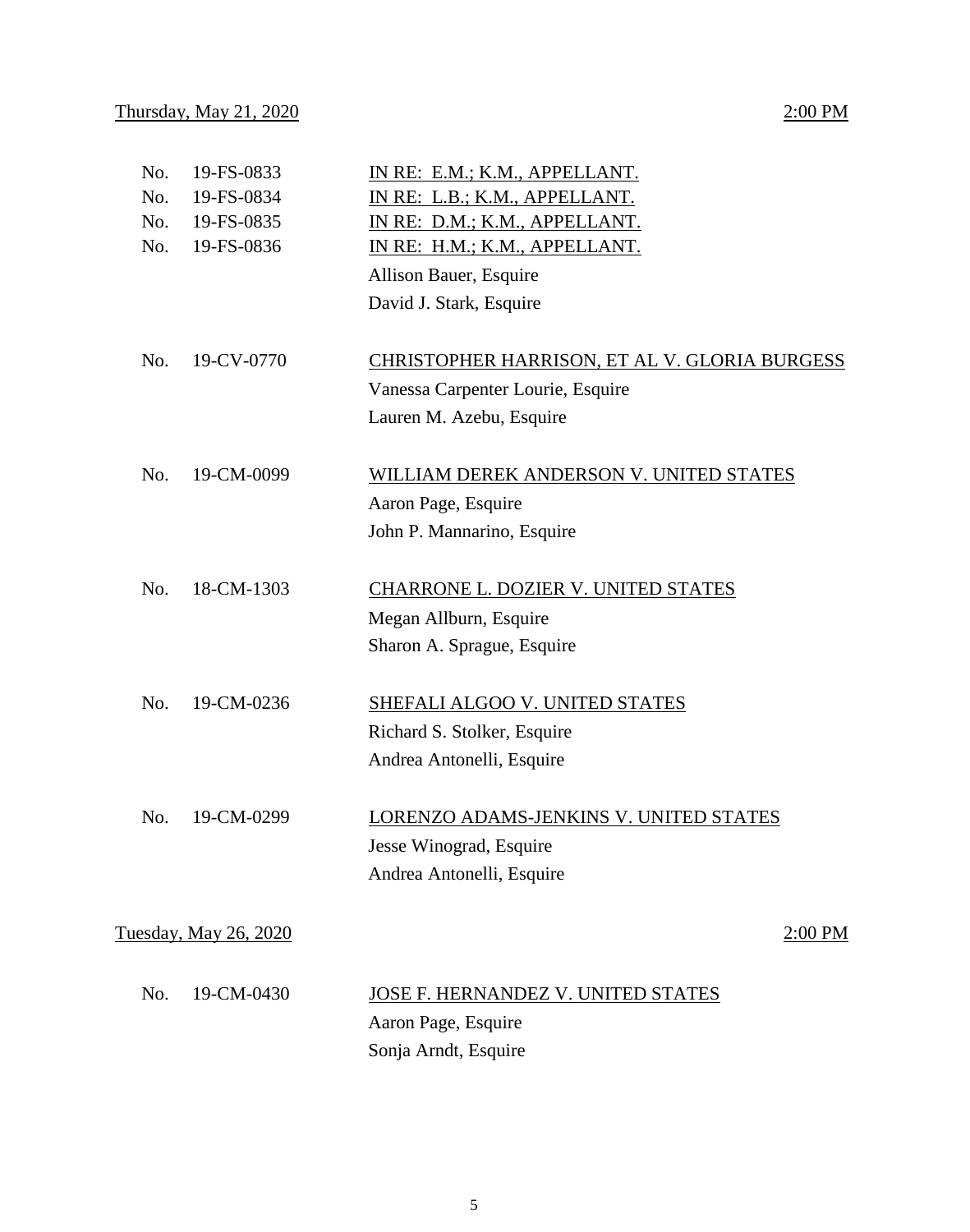| No. | 19-FM-0582              | ROBERT JOSEPH CHVERCHKO V. CAMILA HODGEN                    |
|-----|-------------------------|-------------------------------------------------------------|
|     |                         | Andrew Williamson, Esquire                                  |
|     |                         |                                                             |
| No. | 19-CV-0490              | CHARLES M. MARTIN V. SANTORINI CAPITAL, LLC, ET<br>AL.      |
|     |                         | Charles M. Martin, Pro Se                                   |
|     |                         | Roger C. Simmons, Esquire                                   |
|     |                         | Lindsay A. Thompson, Esquire                                |
|     |                         |                                                             |
| No. | 19-CV-0631              | KELLEE BAKER V. SANTORINI CAPITAL, LLC                      |
|     |                         | Kellee Baker, Pro Se                                        |
|     |                         | Roger C. Simmons, Esquire                                   |
| No. | 19-AA-0334              | LEMMA HOLDINGS, LLC, T/A BLISS V. D.C.                      |
|     |                         | <b>ALCOHOLIC BEVERAGE CONTROL BOARD</b>                     |
|     |                         | Jeanett P. Henry, Esquire                                   |
|     |                         | Richard S. Love, Esquire                                    |
| No. | 19-CV-0540              | DISTRICT OF COLUMBIA V. MISS DALLAS TRUCKING,<br><b>LLC</b> |
|     |                         | Carl J. Schifferle, Esquire                                 |
|     |                         |                                                             |
|     | Wednesday, May 27, 2020 | 2:00 PM                                                     |
|     |                         |                                                             |
| No. | 19-CF-0077              | <b>TEWODROS ABATE V. UNITED STATES</b>                      |
|     |                         | Peter H. Meyers, Esquire                                    |
|     |                         | Ann M. Carroll, Esquire                                     |
| No. | 18-CO-0915              | PAUL SHORTER V. UNITED STATES                               |
|     |                         | Thomas T. Heslep, Esquire                                   |
|     |                         | David P. Saybolt, Esquire                                   |
|     |                         |                                                             |
| No. | 16-CO-0110              | MICHAEL B. MEAD V. UNITED STATES                            |
|     |                         | Michael B. Mead, Pro Se                                     |
|     |                         | Kristina L. Ament, Esquire                                  |